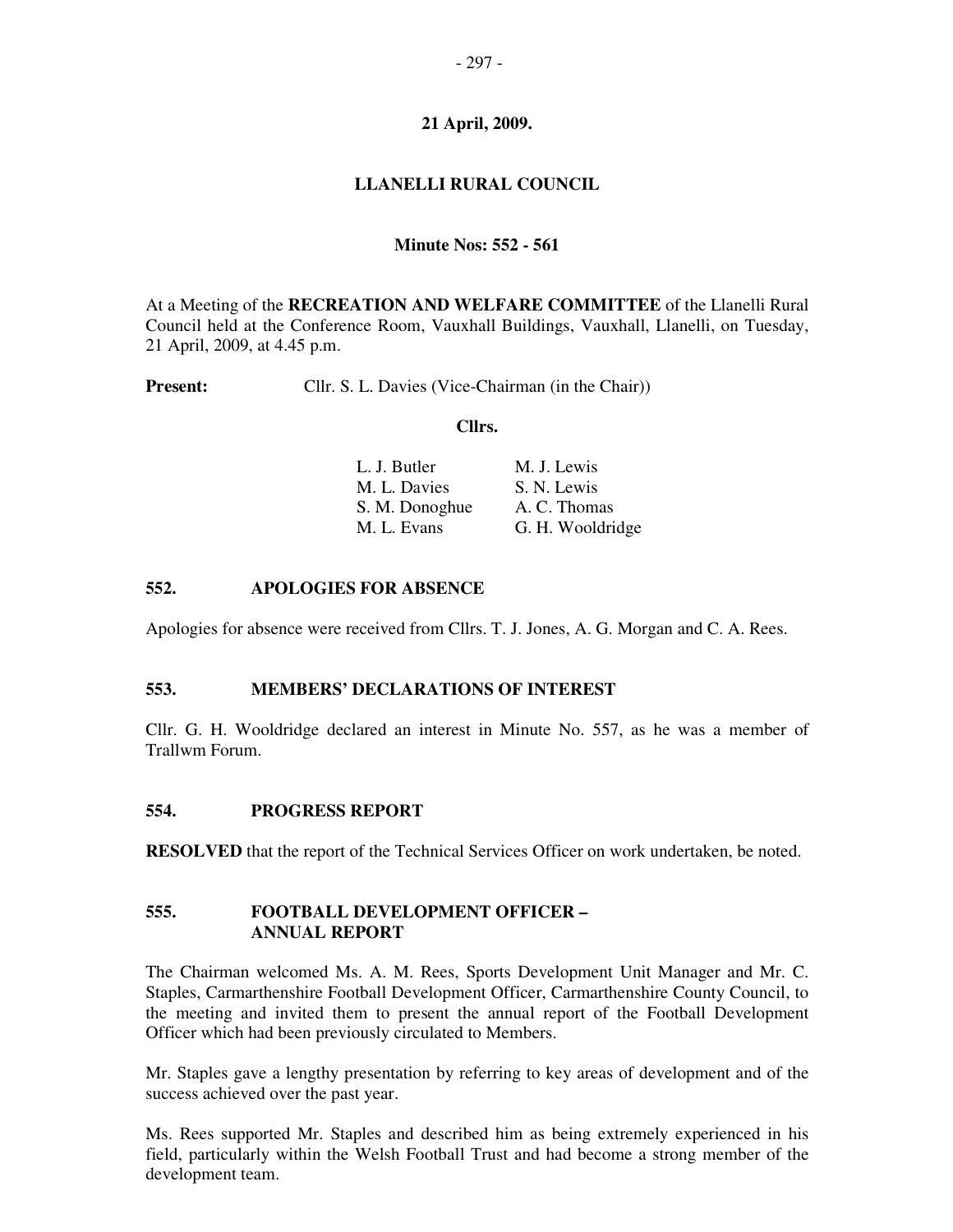## **21 April, 2009.**

Members conveyed their appreciation for the excellent work being undertaken and were encouraged with the report.

The Chairman thanked both representatives for attending and they thereupon withdrew from the meeting.

## **556. PONTHENRI COMMUNITY HALL**

Members having considered a progress report of the Technical Services Officer regarding refurbishment works at the above hall, it was

**RESOLVED** that the report be noted.

### **557. TRALLWM COMMUNITY HALL – ALTERATIONS**

Cllr. G. H. Wooldridge declared a personal and prejudicial interest in the following item as he was a member of Trallwm Forum and withdrew from the meeting before discussion commenced.

Further to Minute No. 518, Members were circulated with copy e-mail correspondence received from the Director/Urban Designer, Sylfaen Cynefin, in response to a request for monthly progress reports on the above contract.

Several issues of concern were raised, in particular, delays due to Building Regulation requirements regarding coal workings and possible cost implications thereto; decision making regarding the front screen walling system; numerous design adjustments and the matter of VAT recovery on monies being contributed by Carmarthenshire County Council.

During discussion, Members were fearful that such problems would rebound on this Council and that it needed to safeguard its assets. Following which, it was

**RESOLVED** that monthly reports be submitted by the Director/Urban Designer, Sylfaen Cynefin, for Members' perusal and that Mr. G. Gibson be invited to attend the next meeting of the Committee to address Members' concerns.

Cllr. Wooldridge returned to the meeting.

### **558. ALLOTMENTS SCHEME – LLANELLI**

Pursuant to Minute No. 463, correspondence was received from the Valuer, Corporate Property, Carmarthenshire County Council, which stated that a number of sites had been identified as might being suitable for allotment purposes. It was hoped the identified sites, one of which was located in Dwyfor and being in the Rural Council's area, would be brought up to allotment standard using capital monies available to the County Council. Thereafter, the responsibility and maintenance would be handed over to this Council.